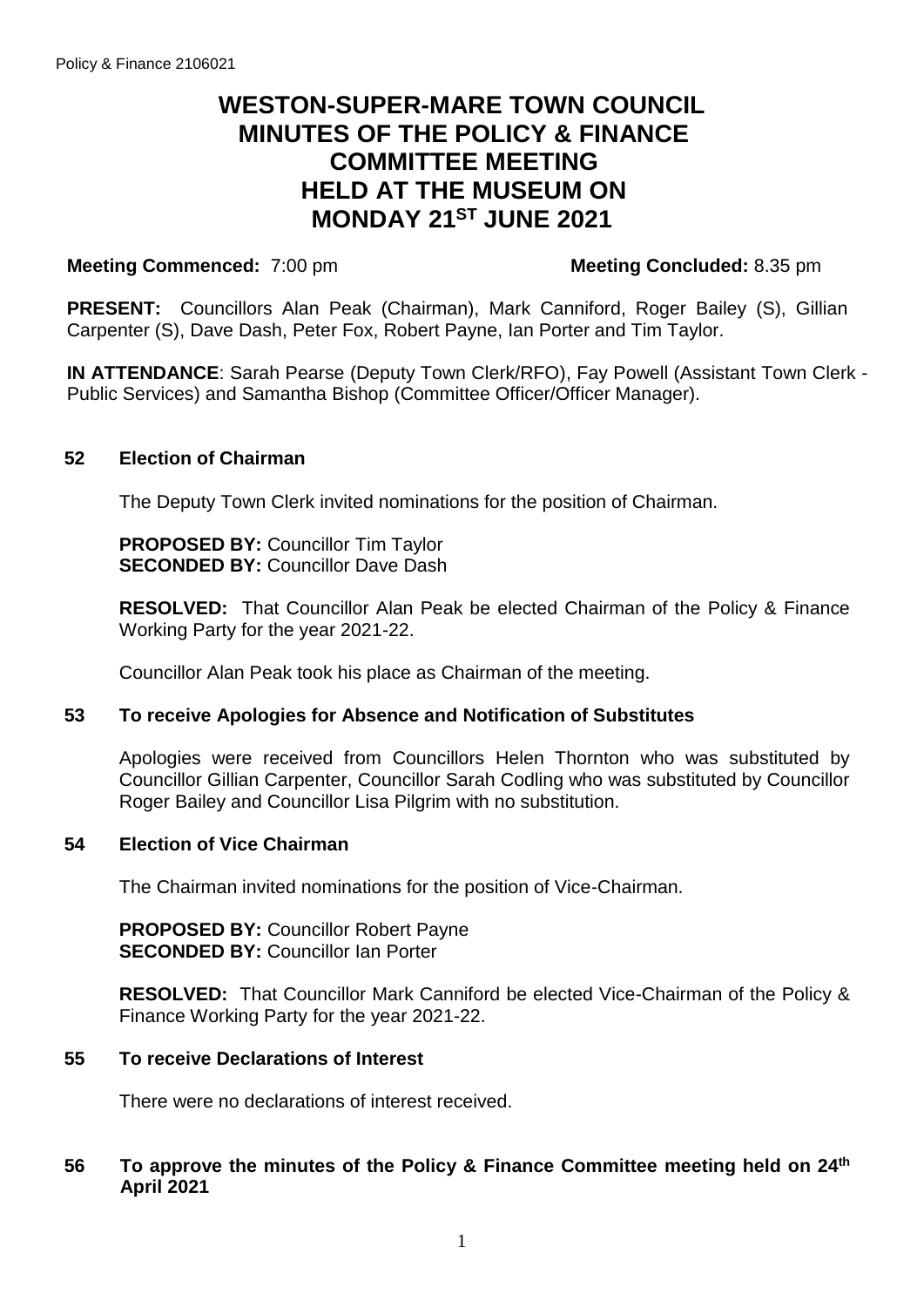The minutes had been previously circulated with the agenda.

It was noted that the date of the previous minutes should be corrected to the 26<sup>th</sup> April 2021.

**PROPOSED BY:** Councillor Tim Taylor **SECONDED BY:** Councillor Robert Payne

A vote was taken and **carried**. Accordingly, it was:

**RESOLVED:** That with the above amendment the minutes be approved and signed by the Chairman.

# **57 The minutes of the Working Party to Review Expenditure & Governance held 6 th May 2021 (unapproved)**

The minutes had been previously circulated with the agenda.

**RESOLVED:** That the minutes of the Working Party to Review Expenditure & Governance held on 6<sup>th</sup> May 2021 (unapproved) be noted.

# **58 Monthly Financial Reports: March & April 2021**

#### **a) For Approval**

Schedule of Unapproved Expenditure

**PROPOSED BY:** Councillor Ian Porter **SECONDED BY:** Councillor Pete Fox

A vote was taken and **carried**. Accordingly, it was:

**58.1 RESOLVED:** That the Schedule of Unapproved Expenditure for March & April 2021 be approved.

# **b) For Noting**

- i. Bank Reconciliations
- ii. Budgetary Control Report
- iii. Bank Interest Report
- iv. Schedule of Receipted Income
- v. Overspend Month end report
- vi. Bad debt report

It was clarified that Health & Safety across all cost centres was over budget subject to the pandemic and compliance requirements.

It was informed that the over budgeted figure for Uphill Play Area was the cost of the equipment and fence.

It was explained that the figure for the toilets was a holding budget and a rounding issue subject to call outs. The Deputy Town Clerk would be happy explain this to any members outside of the meeting if requested.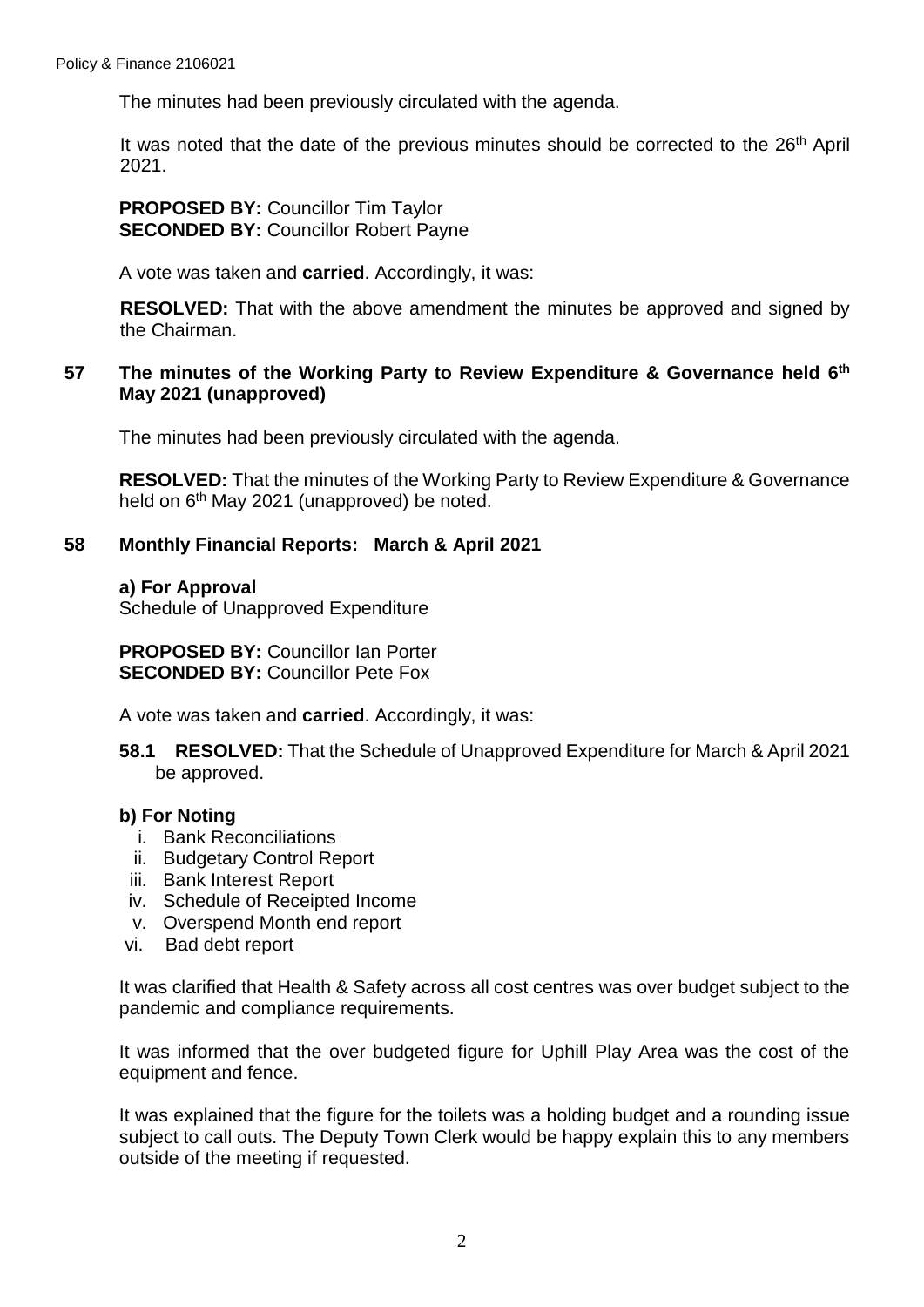Since the writing of the bad debt report some of the debt had been cleared or written off and the debt was reducing. An updated report reflecting the debt to date could be emailed to members on request.

A vote was taken and **carried**. Accordingly, it was:

**58.2 RESOLVED:** That reports 5b i – vi be noted.

### **59 To receive the Final Interim Audit Report for the year 2020-21**

The Audit report had been previously circulated.

The Deputy Town Clerk reported that it was an overall acceptable audit with a few areas of improvement to be made. As a result of remote working and staff shortages, some accountancy housekeeping errors had been made. The team was now actively working on a time table from the office and were back on track with processes.

A vote was taken and **carried**. Accordingly, it was:

**RESOLVED:** That the Final Interim Audit Report for the year 2020-21 be received.

# **60 Year End Accounts for the year ending 31/03/21**

The yearend accounts had been previously circulated.

As part of the Audit requirement members were requested to

- a) Consider the Accounting Statements (AGAR Annual return) by members as a whole;
- b) Approve the Accounting Statements (AGAR Annual return) by resolution; and Sign and date as required (AGAR – Annual return)
- c) Sign and date as required (AGAR Annual return)
- d) Receive and Note the accompanying Statement of Accounts (not audited) as supporting documents to the (AGAR – Annual return)

A vote was then taken and **carried.** Accordingly, it was

- **60.1 RESOLVED:** To approve the Accounting Statements (AGAR Annual return) by members as a whole;
- **60.2 RESOLVED:** To approve the Accounting Statements (AGAR Annual return) by resolution; and Sign and date as required (AGAR – Annual return)
- **60.3 RESOLVED:** That the Chairman sign and date as required (AGAR Annual return)
- **60.4 RESOLVED:** To receive and note the accompanying Statement of Accounts (not audited) as supporting documents to the (AGAR – Annual return)

# **61 To receive the Planned Maintenance proposals for 2021 / 2022 and relevant update**

a) To approve the PPM schedule for the 2021 / 2022 to enable works to occur within the year as per the report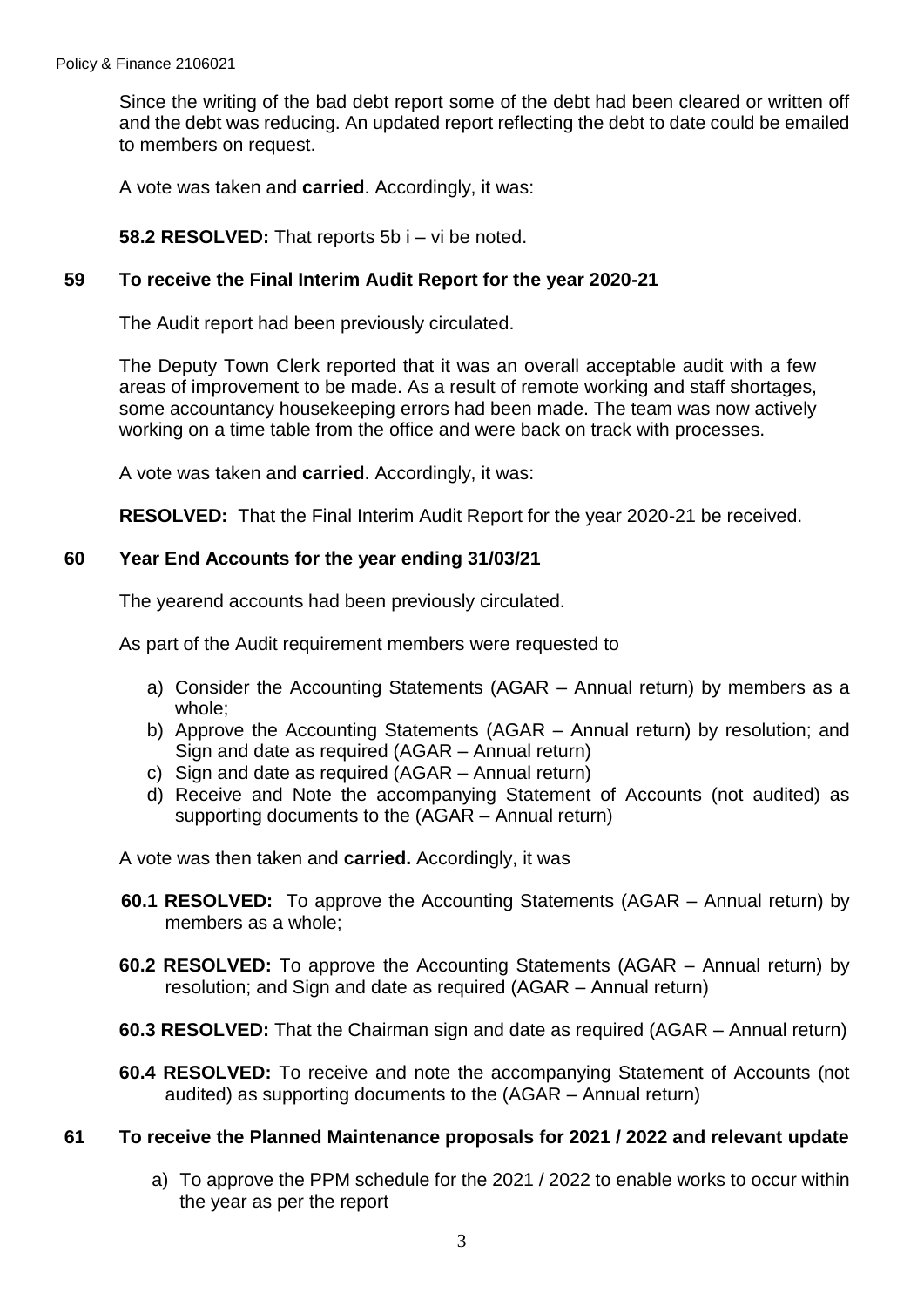The Deputy Town Clerk advised that the PPM schedule was a 60-year schedule, broken down into 5year programmes of which 2020/21 was the last year within the current 5year programme.

It was reported that there were substantial works on the cemetery wall and trees to be done.

It was noted that there would be a 12 week delay in the alterations to Grove House due to the quotes for works exceeding the budget and having to go back out on contact finder.

The vandalism to Grove Park toilets had been partly addressed by the contract cleaners and Deputy Town Clerk was considering whether or not an insurance claim was needed.

The Museum roof had been completed and the leak fixed which was funded from the capital works budget from the previous year.

The Deputy Town Clerk advised that the Council tendered for the PPM every 5years.

**PROPOSED BY:** Councillor Ian Porter **SECONDED BY: Councillor Robert Payne** 

A vote was taken and **carried**. Accordingly, it was:

# **61.1 RESOLVED:**

- **1.** To note the reported works completion for the year 2020/2021 (section 2.0, page 4).
- **2.** To approve the recommendations set out in (section 3.0, page 6/7) for the programme of works for the year 2021/2022.
- b) To consider and approve the recommendation for essential works at Milton Road Cemetery – quotation report and recommendation previously circulated.

The Deputy Town Clerk advised that the funds for the Quarry were separate to the PPM schedule and would come back to committee additionally. At December 2020 the works were reported at £120,000, which will have increased and would be funded from CIL monies and the capital works budget.

**PROPOSED BY:** Councillor Peter Fox **SECONDED BY: Councillor Robert Payne** 

A vote was taken and **carried**. Accordingly, it was:

# **61.2 RESOLVED:**

- **1.** To receive and note the contents of the tender report from SJ Surveyors.
- **2.** To approve the recommendation to award contract to S Babbage at a value of £32,550.
- **62 To review the updated Procurement Guide**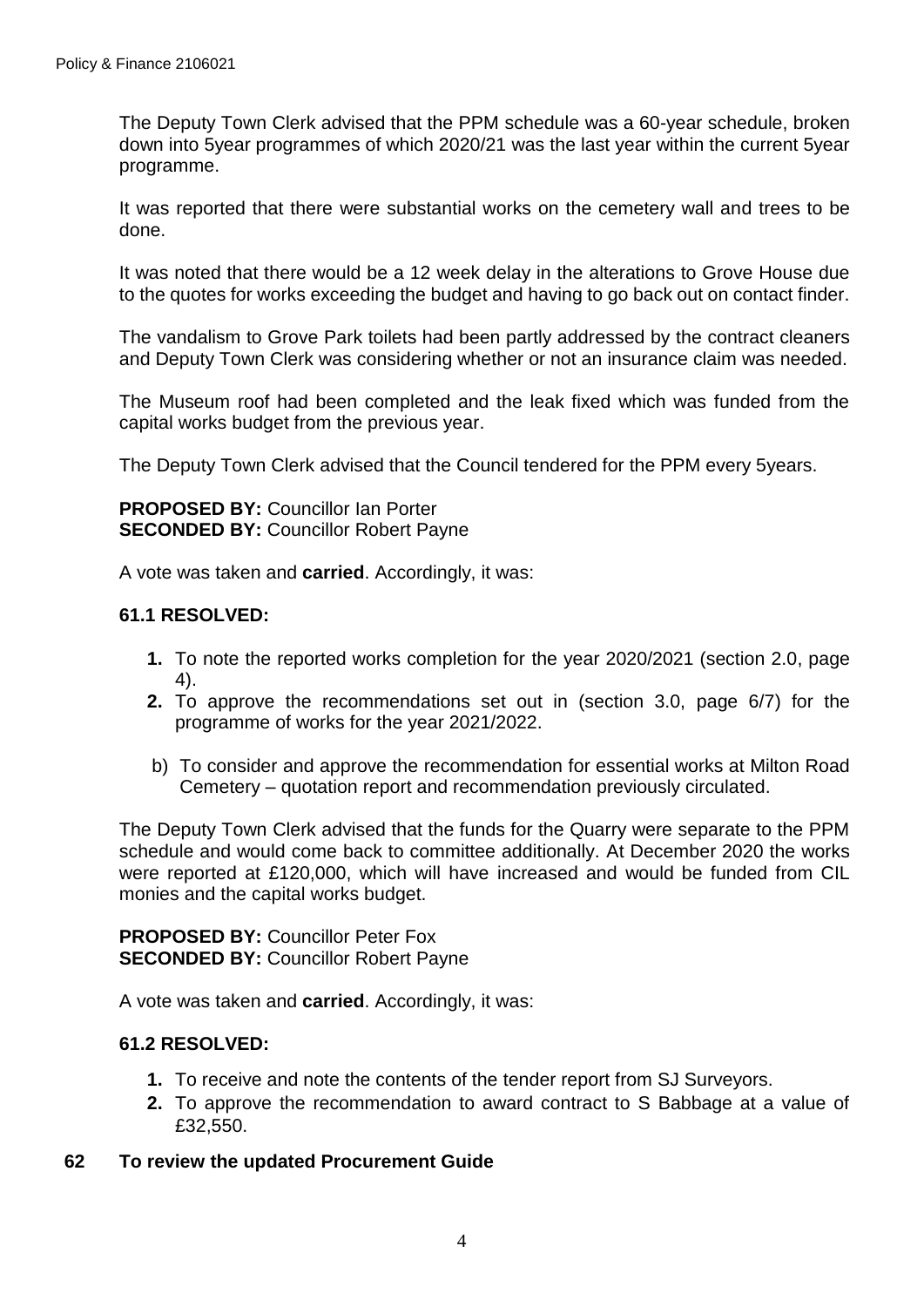The report of the Deputy Town Clerk had been previously circulated which explained that from further work carried out by the climate change working party, a review of the procurement guide was required in order to accommodate a social value policy.

It was advised that a social value policy would encourage the council to consider more than cost when procuring goods and services, as well as other considerations such as: real living wage, community engagement, community partners and stakeholders and the community.

The existing procurement guide had been updated and previously circulated for members to consider. Changes in relation to social value were highlighted in red for ease of finding.

Discussion ensued on the how the social value criteria would be weighted, as this would differ in perspective. Further investigation was needed around a scoring matrix.

The Deputy Town Clerk agreed that the criteria were very subjective and the weighting of design/cost/social value needed to be considered.

**PROPOSED BY:** Councillor Mark Canniford **SECONDED BY: Councillor Ian Porter** 

A vote was taken and **carried**. Accordingly, it was:

**RESOLVED:** That the updated Procurement Guide be referred to the Expenditure and Governance Working Party for further investigation around criteria and a scoring matrix.

# **63 Notes for Tree Charter motion**

The reference from the Climate Change Working Party and report of the Deputy Town Clerk and Tree Officer had been previously circulated.

The Assistant Town Clerk - Public Services recommended the adoption of the Tree Charter as this would improve the Town Council's relationship with North Somerset Council and would benefit the Town Council long term. She had met with Officers at North Somerset Council who were very encouraging of the adoption of a tree charter.

It was advised that the Town Council had its own procedures in place for diseased or dangerous trees.

A vote was taken and **carried**. Accordingly, it was:

**RESOLVED:** To approve the adoption of the Woodland Trust Tree Charter.

#### **64 Insurance**

The report of the Deputy Town Clerk updating on policy options for members' consideration within the current fixed term agreement had been previously circulated. The current insurance agreement was a 3 year fixed agreement with the option to extend for a further 2 years (1 year remaining).

Officers met with the insurers annually to review the policy detail to ensure that the insurance in place was adequate for the needs of the council, prior to the policy annual date of 1<sup>st</sup> July. The current insurers have provided the council with an option within the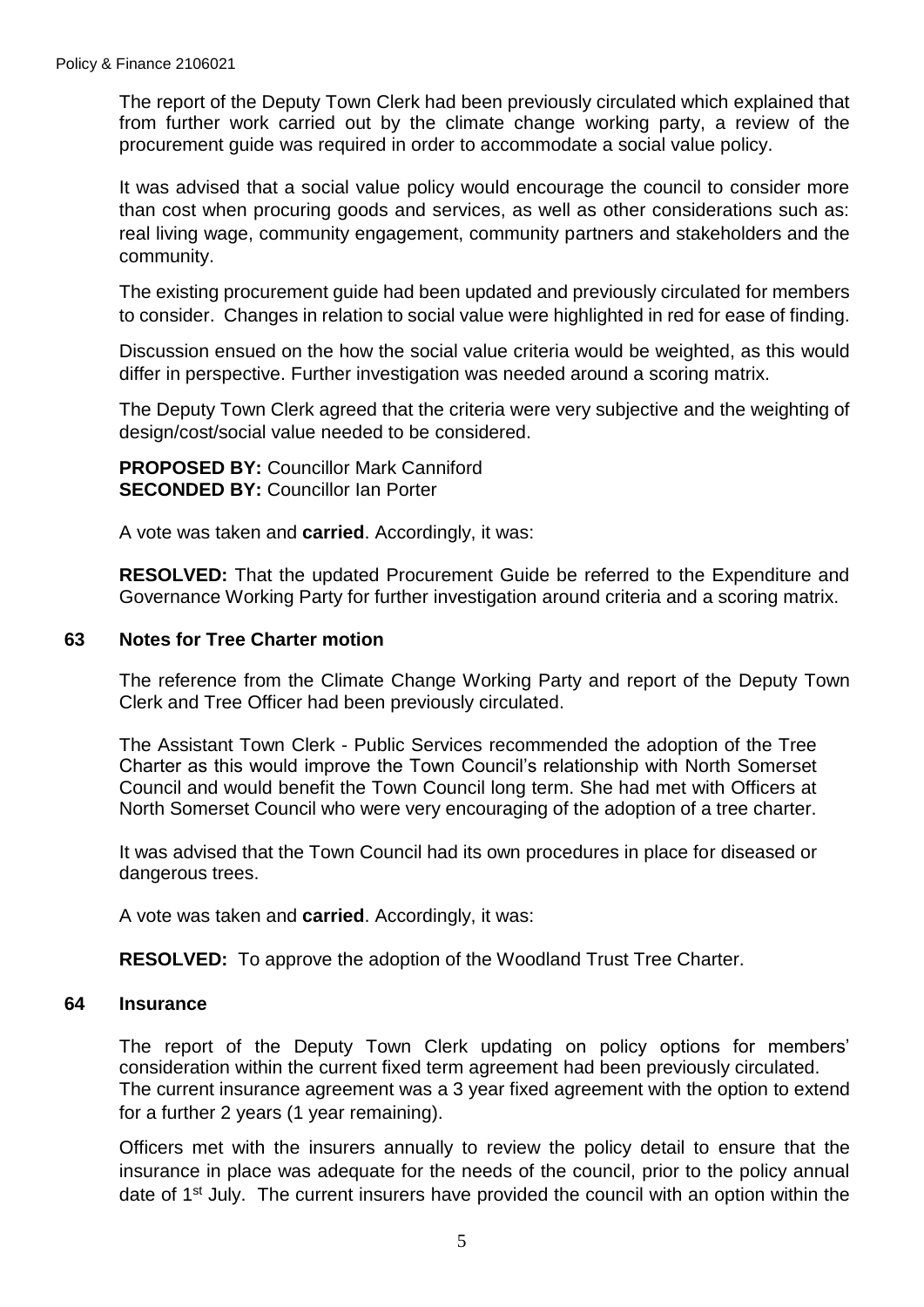current policy to change insurer - information had been previously circulated for member's consideration.

The current insurers, during their time insuring town and parish councils over the last 2 years, have identified that their core business was outside of the sector and as such were willing to allow transfer (at the wish of clients) to another more bespoke insurer. However, if councils wished to remain with them, no changes to the original agreement would be made and it would be fully honoured.

The benefits of changing insurers were outlined within the report. It was highlighted that changing to a Mutual Insurer, the council would not pay Insurance premium tax and the non-payment would enable a small reduction in the current policy (up to 5% saving).

Other considerations were Building revaluations, April 2022 and options for additional cover, Terrorism.

The Deputy Town Clerk advised that the council had procedures in place for Terrorism within its Health & Safety polices.

It was clarified that the council could move insurers without undertaking procurement and that the policies were like for like, subject to the 5% tax saving.

**PROPOSED BY: Councillor Mark Canniford SECONDED BY:** Councillor Pete Fox

A vote was taken and **carried**. Accordingly, it was:

# **RESOLVED:**

- **64.1** To approve the change of insurer to MTT from RSA, with WPS remaining the Council's insurance broker, effective from 1<sup>st</sup> July 2021.
- **64.2** That the 5% tax saving fund the re-evaluation of the insurance policy in 2years time, to include Building revaluation costs in the budget for 2022 / 2023.

#### **65 Renewal of NALC ALCA Membership**

The report of the Town Clerk requesting members' instructions on whether to renew the Town Council's membership had been previously circulated with the agenda.

Members felt that the council was adequately advised with the expertise of the senior management team and therefore should not renew the membership.

**PROPOSED BY:** Councillor Pete Fox **SECONDED BY:** Councillor Ian Porter

A vote was taken and **carried**. Accordingly, it was:

**RESOLVED:** Not to renew the **NALC** ALCA Membership.

*It was resolved under the Public Bodies (Admissions of Meeting) Act 1960 that the press and public be excluded from the meeting for reasons of confidential nature of the following business.*